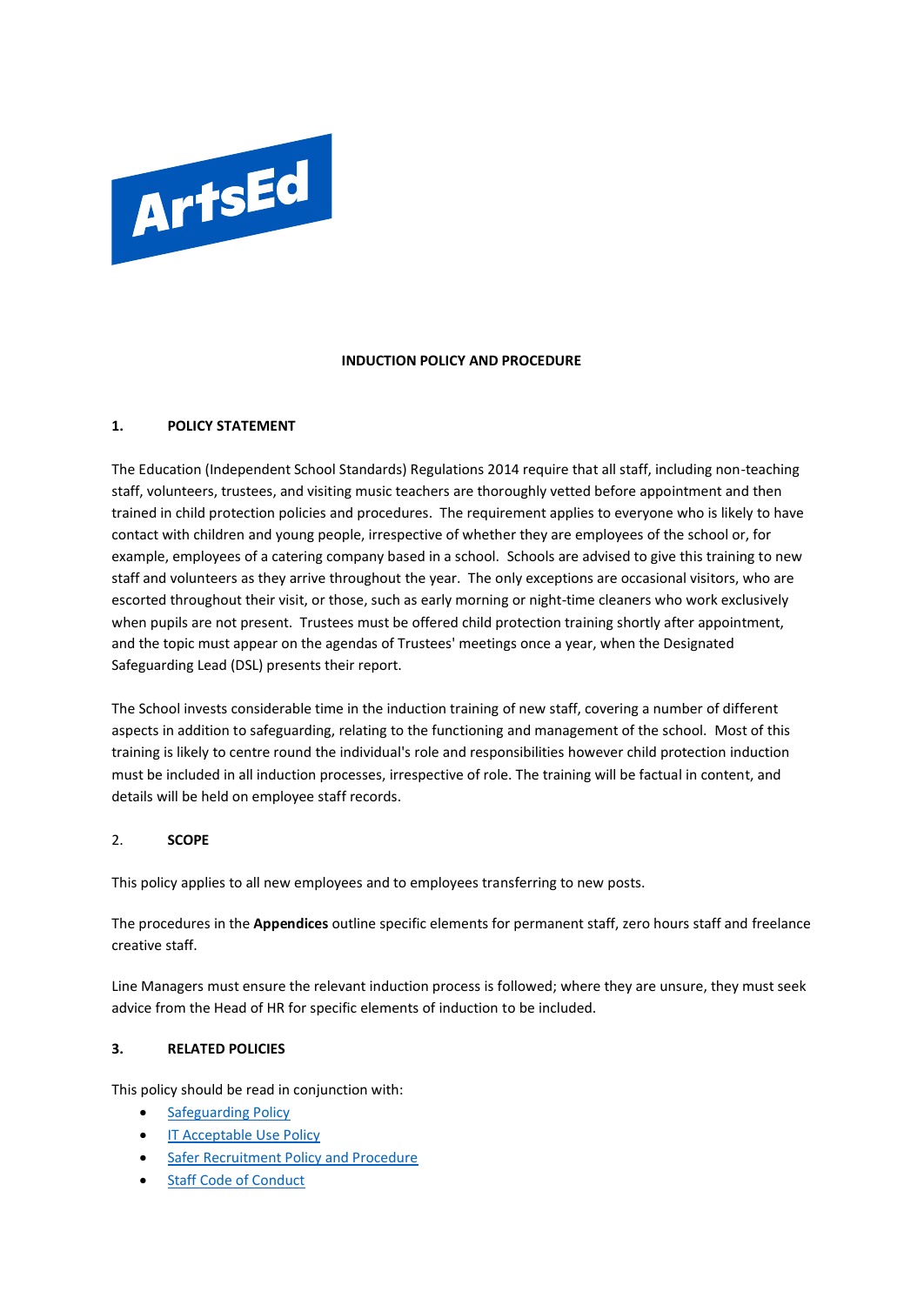- •
- Staff Handbook
- [Whistleblowing Policy](https://artsed003.blob.core.windows.net/policy/whistleblowing-policy-and-procedure.pdf)
- Keeping Children Safe in Education Guidance

## **4. INDUCTION PROCEDURES SPECIFIC TO CHILD PROTECTION**

New members of teaching and non-teaching staff must attend a training session on child protection. These sessions are organised by HR and the Designated Safeguarding Lead (DSL), and every effort will be made to hold them within the first week of arrival. Employees of Brookwood, the firm that runs the School's catering must also receive training in child protection.

Individuals who work or visit the school who are exempted from this requirement are:

- Night-time / early morning cleaners whose hours of work mean that they do not have contact with pupils.
- Occasional visitors, including occasional lecturers and contractors, who sign in and are given a security badge by the School's Receptionist and are escorted throughout their visit.
- Contractors working on a designated site that is physically separated from the rest of the school who are required to sign in and out at their site office and to wear security badges at all times.
- Freelance staff who work in HE and do not have contact with Day School pupils or have access to Day School areas (who will receive an abridged induction process).
- Contractors working during the school holidays.

## **5 PURPOSE OF SAFEGUARDING TRAINING**

Child protection must be the School's key priority in every activity that is undertaken; every member of staff needs to be confident from Day 1 that they understand their role in:

- Keeping pupils / students safe;
- Promoting the welfare of pupils and students;
- Promoting equal opportunities and inclusion;
- Preventing bullying and harassment.

All members of staff (permanent, freelance and zero hours) are required to formally read the school's Code of Conduct and all permanent staff will receive online Level 2 Safeguarding training in line with advice from the Local Safeguarding Children Board.

All non-permanent staff are required to read the relevant Safeguarding Policy and receive a safeguarding briefing from their Line Manager.

All staff holding responsibility as a Designated Safeguarding Lead must undertake Level 3 safeguarding training.

## **6 TOPICS COVERED DURING SAFEGUARDING INDUCTION**

Safeguarding Induction training will include:

6.1 Pupil / student welfare procedures including the role of The Trustee's, the Senior Leadership Board, DSL's, Personal Tutors (HE), and Heads of Year.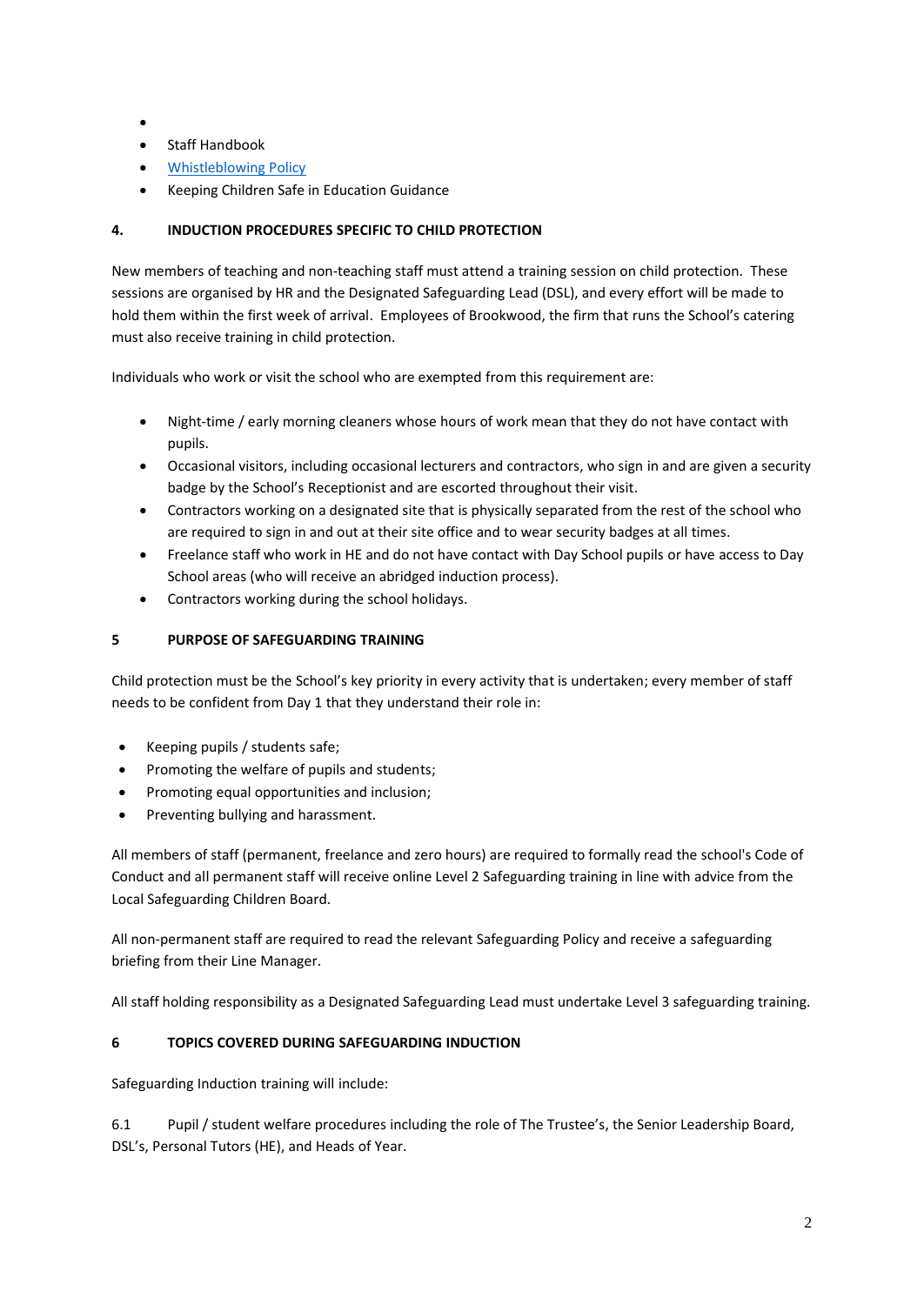6.2 Pastoral meetings; monitoring arrangements by the Heads of year; and partnerships with parents and guardians.

6.3 The School's arrangements for providing additional support for pupils with special educational needs (SEN) and for whom English is an additional language (EAL);

6.4 The legal framework for child protection and anti-bullying policies including:

- [Anti-bullying](https://artsed003.blob.core.windows.net/policy/staff-anti-bullying-policy.pdf)
- Pupil / Student Behaviour
- Disability, Special Educational Needs and Learning Difficulties
- [Equal Opportunities](https://artsed003.blob.core.windows.net/policy/equal-opportunities-policy.pdf)
- Educational Visits
- [Safer Recruitment in Education](https://artsed003.blob.core.windows.net/policy/safer-recruitment-policy.pdf)
- Arrangements for checking volunteers, contractors' staff, freelance staff and HE staff.
- The safe supervision of visitors
- Keeping Children Safe in Education
- Working Together to Safeguard Children

6.5 All new staff (teaching and non-teaching) must be made aware of the school's policies on their responsibility for supervising pupils and ensuring that their behaviour is in line with relevant policies; their role in building positive relationships, identifying risks, and keeping everyone safe and the school's [IT Acceptable](https://artsed003.blob.core.windows.net/policy/it-acceptable-use-policy.pdf)  [Use Policy](https://artsed003.blob.core.windows.net/policy/it-acceptable-use-policy.pdf) including the risk of online bullying. Teaching staff must be made aware of requirement to be alert to the signs of bullying and pupils / students at risk of radicalisation. All staff must undertake the Prevent training programme [\(https://www.elearning.prevent.homeoffice.gov.uk/\)](https://www.elearning.prevent.homeoffice.gov.uk/)

6.6 The School draws upon national guidance relating to the safeguarding and protection of children, the signs of abuse, and the duties of staff, as well as the role of specialist agencies. Expectations of how staff should respond in a difficult situation and why they cannot promise confidentiality to a student or pupil must be explained.

6.7 The School will ensure staff receive copies of the school's policies on child protection including the following:

- [Safeguarding Policy](https://artsed003.blob.core.windows.net/policy/safeguarding-policy.pdf)
- Pupils and Confidentiality Issues
- [Whistleblowing Policy](https://artsed003.blob.core.windows.net/policy/whistleblowing-policy-and-procedure.pdf)
- **[Staff Code of Conduct](https://artsed003.blob.core.windows.net/policy/staff-code-of-conduct.pdf)**
- The identity and role of the DSL and Deputy DSL(s)
- The name of the designated Trustee(s) for safeguarding
- The [IT Acceptable Use Policy](https://artsed003.blob.core.windows.net/policy/it-acceptable-use-policy.pdf)
- Responsibilities under the Prevent strategy.

Copies of these documents can be found on the School's website. The School also draws upon official guidance, such a[s 'Keeping Children Safe](https://www.gov.uk/government/publications/keeping-children-safe-in-education--2) in Education'; and all staff and volunteers are required to have read Part 1 of the guidance.

## 6.8 Visitors and site security

The School will discuss the need for visitors to be signed in at Reception and to be escorted about the school.

6.9 Effective record keeping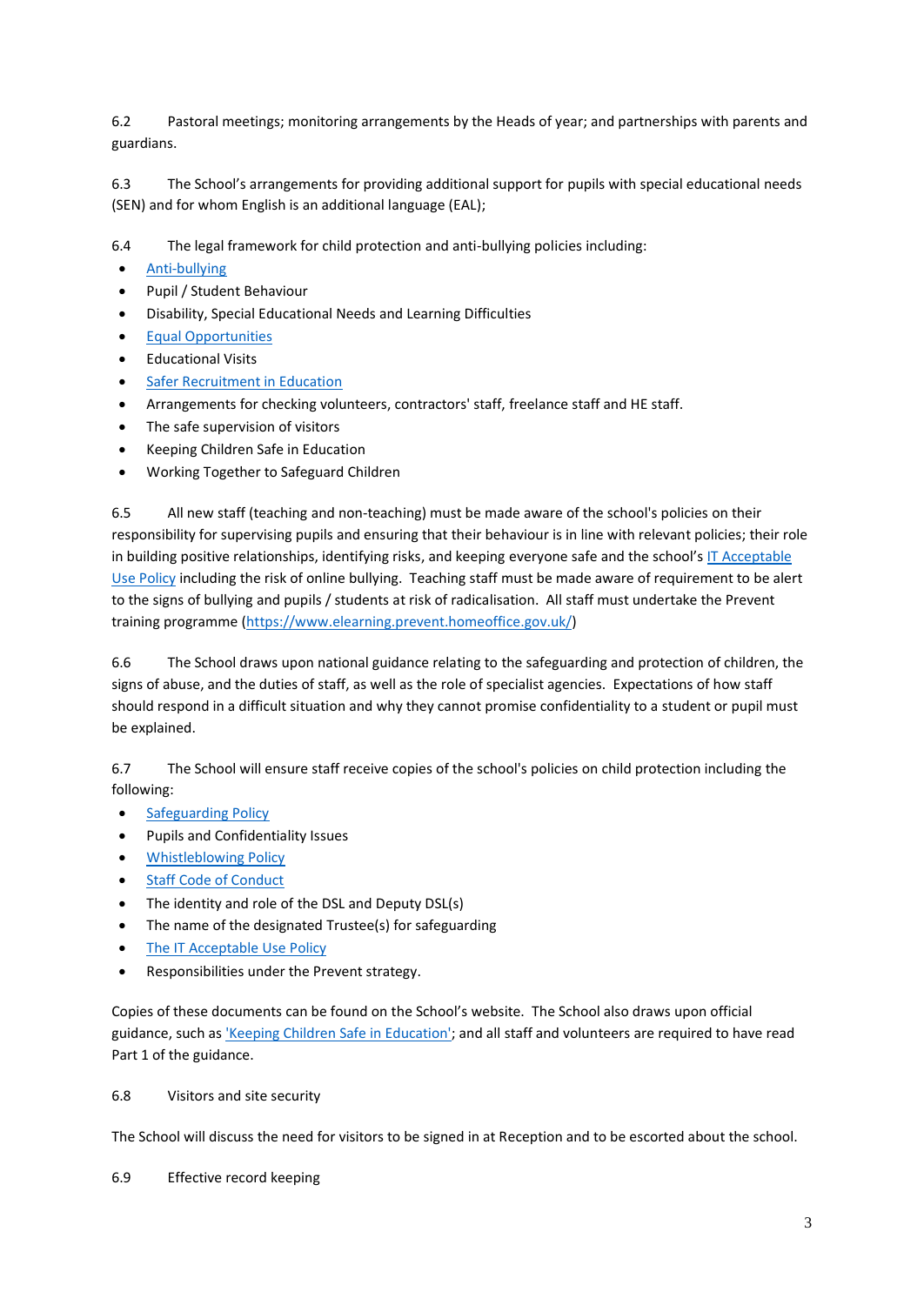The School will explain the need to ensure that all records are held in line with GDPR and emphasise the seriousness with which this responsibility is taken and complied with.

## 6.10 Refresher Training

The School will explain that all staff must receive appropriate safeguarding and child protection training and receive regular updates by way of formal training if required by the DfE or by way of staff briefings (at least annually).

## 7. **GENERAL INDUCTION**

Line Managers must agree early expectations with new team members, (allowing them to quickly focus on their role), to develop sound organisational knowledge and to become fully effective in their role and behaving in a way that is consistent with the Staff Code of Conduct and Safeguarding Policies.

The School will involve new employees early on in their employment, and will provide the necessary resources, facilities and training to ensure they feel empowered to take on their responsibilities, to contribute to organisational and departmental demands, to raise concerns if necessary, to bring forward new ideas and concepts to maximise their potential, to support the school's aims and to ensure that the needs and expectations of pupils and students are met.

Our induction programme is intended to ensure the new staff member is:

- Integrated well into their team;
- Motivated to be successful in their role;
- Clear about the principles and standards of behaviour required as outlined in the Staff Code of Conduct;
- Able to fulfil their full potential, have a high level of productivity and meet the needs of pupils and students;
- Engaged and confident in their role so that they may contribute to improvements and raise concerns if necessary.

## **8. KEY PRINCIPALS**

The School's Induction process provides a consistent but flexible approach to induction by:

- Ensuring all staff are fully aware of their responsibilities to safeguard pupils and students and understand how to raise concerns when necessary;
- Providing new employees with core information (allowing for adjustment depending on the role, responsibilities and experience);
- Familiarising new employees with the visions and values of the School including equity, equality, transparency, and fairness;
- Establishing the formal process of setting and reviewing objectives from the start of employment;
- Demonstrating the importance placed on good performance within teams, the School's commitment to the development of team members, and the value of collaborative forms of working;
- Enabling swift corrective measures to be implemented when performance falls below the expected standard;
- Enabling formal capability procedures where agreed objectives are not met at all;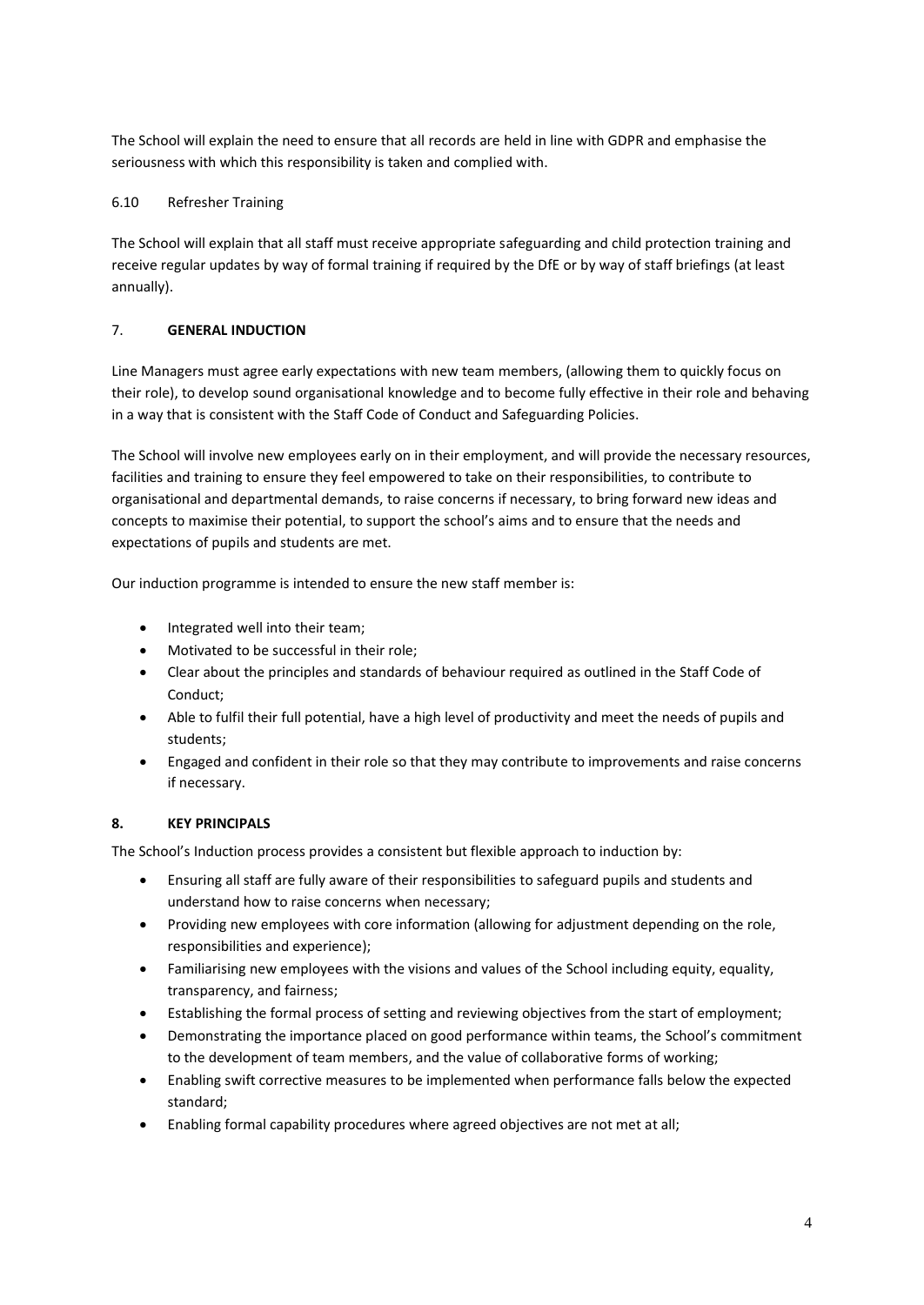• Ensuring that no employee is placed at a disadvantage. Managers must make reasonable adjustments to accommodate any specific needs of individuals, providing the maximum support available to enable them to undertake their role.

## **9. RESPONSIBILITIES FOR INDUCTION**

### **Head of HR will:**

- Issue guidelines, checklists and advice on the process to line managers and other involved in inductions, providing training to Line Managers as required.
- Maintain and update the Induction Policy and related procedures;
- Ensure there is effective monitoring of individual induction processes;
- Deal with any problems promptly providing an efficient service for both line managers and staff;
- Provide the relevant formal training courses for the induction process;
- Provide advice on induction for individuals with specific requirements;
- Ensure that documents are completed, signed off and held on staff files.

### **Line managers will:**

- Ensure new employees complete the appropriate induction process within the agreed timescale;
- Allocate sufficient time and personally commit the time required for successful inductions;
- Support employees and encourage and enable them to be proactive in their induction;
- Ensure that new employees understand their role and expected standards;
- Ensure that new employees understand how their performance will be monitored throughout the induction period, and the implications of failing to meet the expected standard of performance throughout the induction period;
- Guide new employees through the information and support available to them;
- Maintain induction records and provide copies to HR once complete;
- Ensure new employees quickly gain an understanding of the School's aims and ethos;
- Ensure that measures are implemented expeditiously when the progress is not meeting expectations.

## **New staff member will undertake to:**

- Carry out all induction activities in line with set deadlines;
- Be proactive and take ownership of their induction with the support of their line manager;
- Apply the knowledge and skills gained through induction when performing in their role;
- Ask for additional help as required;
- Provide HR with certificates of all training undertaken where available;
- Request extensions to deadlines if needed;
- Provide feedback at the end of the Induction process upon request.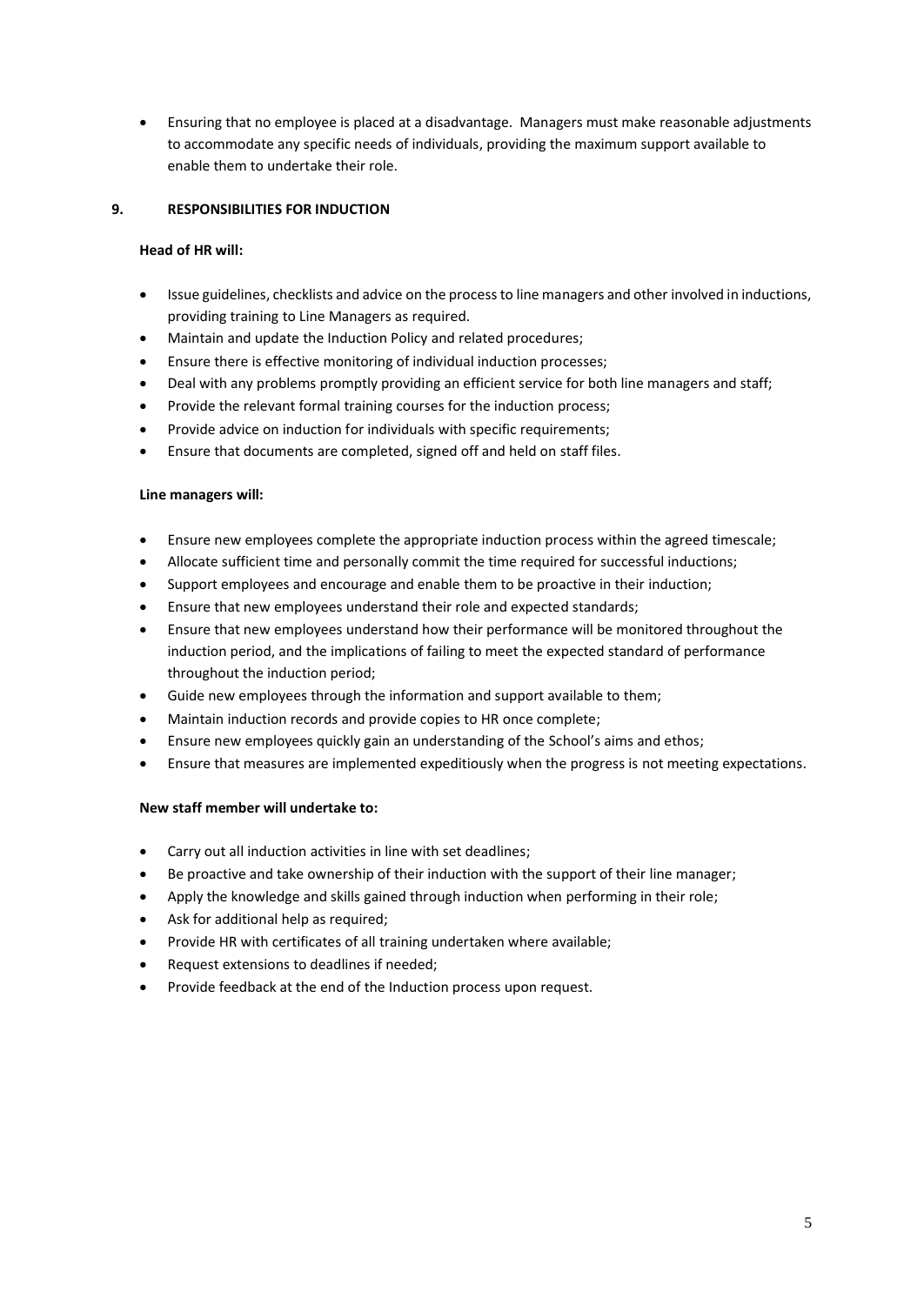# **Appendix A: Health and Safety / Safeguarding Induction**

Name of Employee:

Date:

Name of person(s) carrying out induction:

| <b>Topic</b>                  | <b>Information given</b>                                            | $\checkmark$ or | <b>Notes</b>                        |
|-------------------------------|---------------------------------------------------------------------|-----------------|-------------------------------------|
|                               |                                                                     | initial         |                                     |
| <b>Safeguarding Policy</b>    | Copy of policy emailed                                              |                 | Please read the policy and complete |
|                               |                                                                     |                 | the necessary training via IHASCO   |
| <b>Key Personnel</b>          | <b>Head of Facilities</b><br>$\bullet$                              |                 | Advise HR if you are interested in  |
| <b>Relevant to</b>            | <b>Head of Production</b><br>$\bullet$                              |                 | becoming a First Aider or MHFA      |
| <b>H&amp;S</b>                | Principal<br>$\bullet$                                              |                 |                                     |
|                               | Deputy Principal<br>$\bullet$                                       |                 |                                     |
|                               | Head of HR<br>$\bullet$                                             |                 |                                     |
|                               | Health and Safety<br>$\bullet$                                      |                 |                                     |
|                               | Committee                                                           |                 |                                     |
|                               | <b>DSL</b><br>$\bullet$                                             |                 |                                     |
|                               | Deputy DSL's<br>$\bullet$                                           |                 |                                     |
|                               | Senior Leadership Team<br>$\bullet$                                 |                 |                                     |
|                               | <b>SST</b><br>$\bullet$                                             |                 |                                     |
|                               | First Aider (s)<br>$\bullet$<br>Fire Warden(s)<br>$\bullet$         |                 |                                     |
|                               | MHFA's                                                              |                 |                                     |
| <b>Trustees Role</b>          | Explain purpose of Trustees                                         |                 |                                     |
|                               | and role within the school                                          |                 |                                     |
| <b>Emergencies</b>            |                                                                     |                 |                                     |
|                               | <b>Fire Exits</b>                                                   |                 | Site Plan and information           |
|                               | $\bullet$                                                           |                 |                                     |
|                               | Alarm Call points<br>$\bullet$<br><b>Alarm Testing</b><br>$\bullet$ |                 |                                     |
|                               | Chemical stores<br>$\bullet$                                        |                 | Walk route with Line Manager        |
|                               | Extinguishers<br>$\bullet$                                          |                 |                                     |
|                               | <b>Evacuation procedure</b><br>$\bullet$                            |                 |                                     |
|                               | Assembly points<br>$\bullet$                                        |                 |                                     |
|                               | Checking procedure<br>$\bullet$                                     |                 |                                     |
| <b>First Aid</b>              | Employee arrangements<br>$\bullet$                                  |                 |                                     |
|                               | Arrangements for<br>$\bullet$                                       |                 |                                     |
|                               | students/others                                                     |                 |                                     |
|                               | Employees with special<br>$\bullet$                                 |                 |                                     |
|                               | needs                                                               |                 |                                     |
|                               |                                                                     |                 |                                     |
| <b>Supporting Pupils with</b> | School Policy on medication                                         |                 |                                     |
| <b>Medical Needs</b>          | in DSSF (DSL)                                                       |                 |                                     |
| <b>Accident / Incident</b>    | <b>Blue Lemon</b>                                                   |                 | Access to training                  |
| <b>Reporting</b>              |                                                                     |                 |                                     |
| Hazard / Defect /             | What to do                                                          |                 | Report to facilities@artsed.co.uk   |
| <b>Concerns Reporting</b>     | Who to inform                                                       |                 |                                     |
| <b>Risk Assessments</b>       | $\bullet$<br>Key risk assessment                                    |                 | Explain what risk assessments apply |
|                               | information via Blue                                                |                 | and where they are. Give copies if  |
|                               | Lemon                                                               |                 | relevant.                           |
|                               | Templates                                                           |                 |                                     |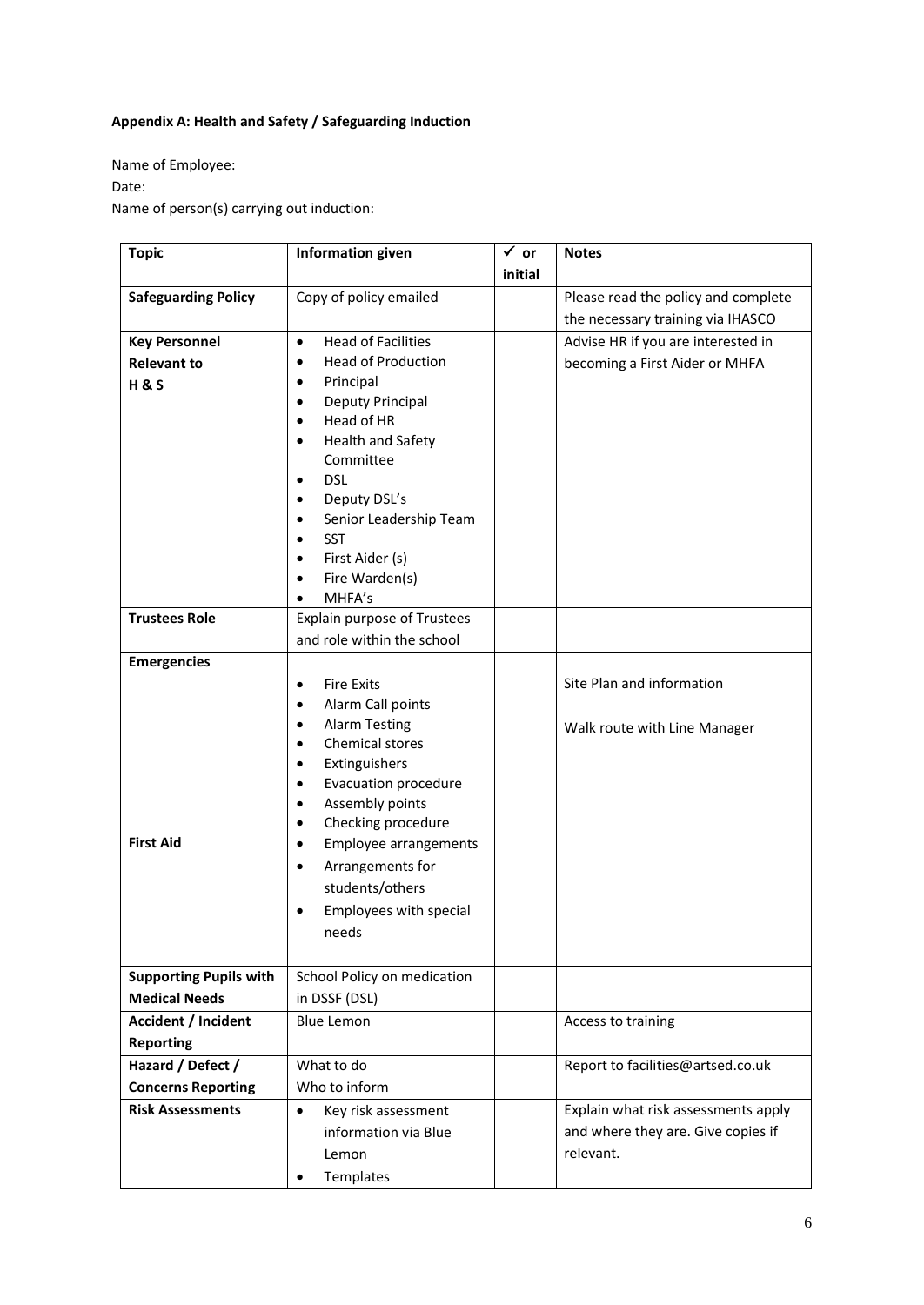| <b>Behaviour</b>                | Line Manager                      | Copy of Policy via email            |
|---------------------------------|-----------------------------------|-------------------------------------|
| <b>Management Policy</b>        |                                   |                                     |
| <b>Appraisal/Performance</b>    | <b>HR</b>                         | Should include H&S issues           |
| Management                      |                                   |                                     |
| <b>Health &amp; Safety</b>      | <b>IHASCO</b>                     | <b>IHASCO</b>                       |
| <b>Training</b>                 |                                   |                                     |
| <b>Toilet Facilities</b>        |                                   |                                     |
| <b>Rest and breakout</b>        |                                   |                                     |
| facilities                      |                                   |                                     |
| <b>Work related stress</b>      | Support - EAP with Simply         |                                     |
|                                 | Health                            |                                     |
|                                 | Occupational Health -             |                                     |
|                                 | counselling                       |                                     |
|                                 | Stress Risk Assessment (self-     |                                     |
|                                 | assessment)                       |                                     |
|                                 |                                   |                                     |
| <b>Relevant Policies</b>        | Bullying/Harassment               | Send via email                      |
|                                 | <b>Sexual Harrasment Policy</b>   |                                     |
|                                 | <b>Equal Opportunities Policy</b> |                                     |
| <b>Site Security / Visitors</b> | Online system                     | Explain local arrangements          |
| on site                         |                                   |                                     |
| <b>Off-site Visits</b>          | Line Manager                      |                                     |
|                                 |                                   |                                     |
| Personal Safety/Lone            | <b>School Policy</b>              |                                     |
| <b>Working</b>                  | Local Arrangements/Risk           |                                     |
|                                 | Assessments                       |                                     |
| <b>Safeguarding Policy</b>      |                                   | Copy of Policy via Email            |
|                                 |                                   | To be read and signed off by end of |
|                                 |                                   | first day                           |
| <b>Manual Handling</b>          |                                   | Training via IHASCO                 |
| <b>Display Screen</b>           | Risk Assessment via IHASCO        |                                     |
| <b>Equipment</b>                |                                   |                                     |
| <b>Work Equipment</b>           | Maintenance, Inspections,         |                                     |
|                                 | Risk Assessments, Suitability     |                                     |

Signed by Employee

Date

Signed by HR

Date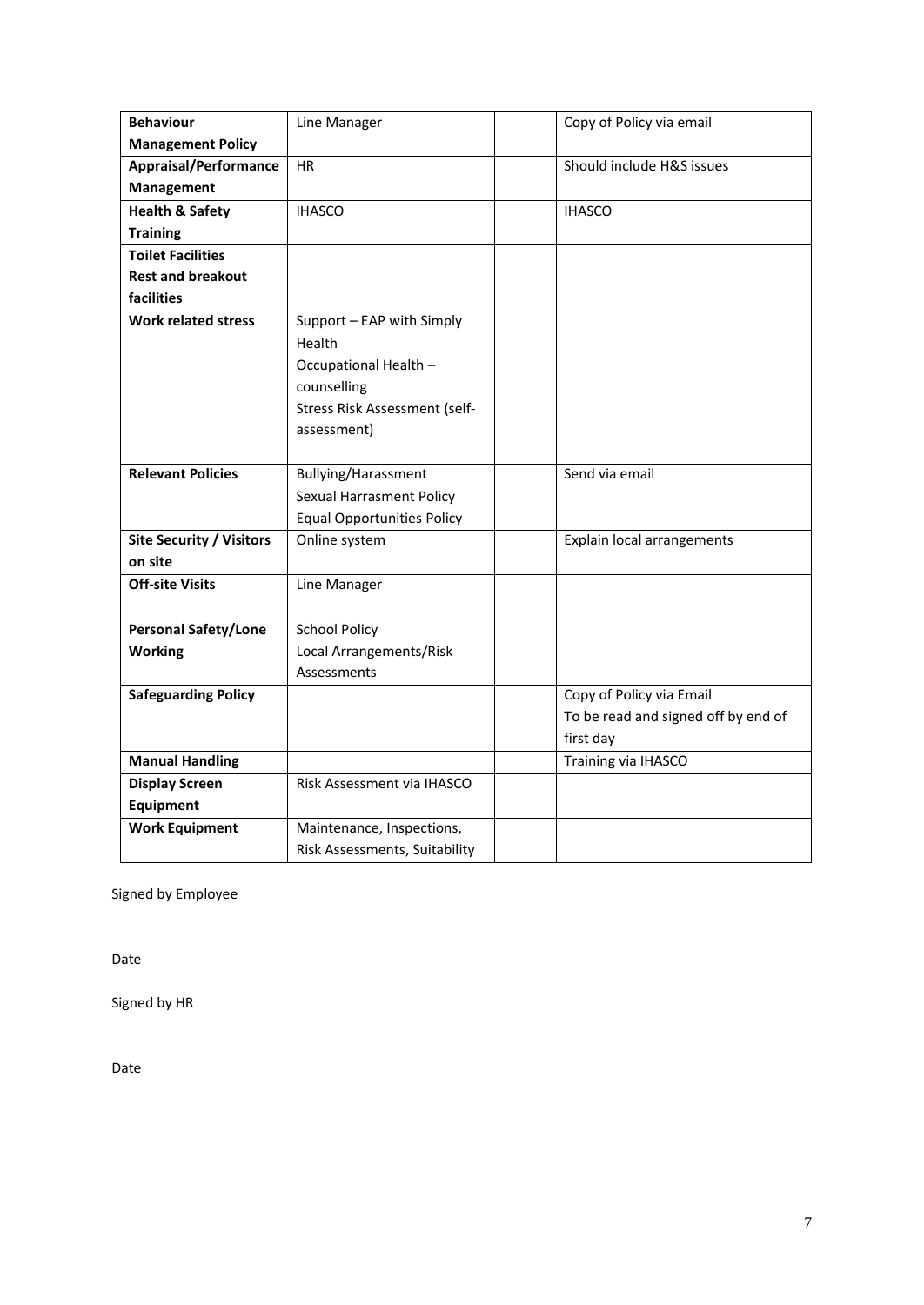# **Appendix B - General Induction Procedures for Permanent Staff**

| discuss arrangements for arrival on Day 1.<br>HR will send a welcome pack containing relevant policies to be read and understood.<br>٠<br>HR will provide a copy of the Staff Handbook.<br>$\bullet$<br>HR will remind the new staff member to bring their DBS certificate and other original<br>$\bullet$<br>documents if required to their Induction meeting.<br>Tour of building and introductions to own team and other key staff / departments<br>Day 1:<br>$\bullet$<br>including HR, Finance, HE Admin (if relevant), DSSF Admin, and the Marketing team.<br>IT Induction to include IT Access, IT Acceptable Use Policy, Staff ID Card,<br>$\bullet$<br>photocopiers etc.<br>HR Induction to include check of DBS, confirmation of paperwork completion,<br>$\bullet$<br>contract signed and returned, staff benefits, training requirements, code of conduct,<br>safeguarding overview and staff handbook.<br>HR will ensure access to IHASCO training modules: Safeguarding, KCSIE 2021,<br>$\bullet$<br>Prevent, EDI, Unconscious Bias, Whistleblowing, Health and Safety, GDPR, and Equal<br>Opportunities.<br>Staff member will be introduced to the Designated Safeguarding Lead who will<br>$\bullet$<br>provide a formal safeguarding induction including whistleblowing.<br>HR will:<br>By end of<br>Week 1:<br>Discuss how performance will be assessed;<br>$\bullet$<br>Explain terms and conditions of their contract including the probationary period and<br>$\bullet$<br>arrangements at the end of this period;<br>Ensure understanding of acceptable behaviours and code of conduct including school<br>٠<br>policy on social media and email use, smoking, notice periods, family friendly<br>policies, staff benefits, etc.;<br>Be clear as to how problems concerning performance, discipline and serious<br>$\bullet$<br>complaints by staff are handled;<br>Check mandatory training has been completed (extend by no more than 1 week if<br>necessary).<br>Explain Whistleblowing procedure.<br>$\bullet$<br>At end of<br>Line Manager will meet employee to:<br>Month 1:<br>Check on how staff member is settling in, discuss any concerns, and feedback on<br>٠<br>performance to date;<br>Highlight any performance concerns and be clear as to what improvement is<br>$\bullet$<br>required;<br>Identify any training needs and put plans in place.<br>At end of 3<br>Line Manager will meet employee to: | <b>Before Day 1:</b> | The Line Manager will e-mail the new staff member to welcome them to ArtsEd and to |  |  |
|----------------------------------------------------------------------------------------------------------------------------------------------------------------------------------------------------------------------------------------------------------------------------------------------------------------------------------------------------------------------------------------------------------------------------------------------------------------------------------------------------------------------------------------------------------------------------------------------------------------------------------------------------------------------------------------------------------------------------------------------------------------------------------------------------------------------------------------------------------------------------------------------------------------------------------------------------------------------------------------------------------------------------------------------------------------------------------------------------------------------------------------------------------------------------------------------------------------------------------------------------------------------------------------------------------------------------------------------------------------------------------------------------------------------------------------------------------------------------------------------------------------------------------------------------------------------------------------------------------------------------------------------------------------------------------------------------------------------------------------------------------------------------------------------------------------------------------------------------------------------------------------------------------------------------------------------------------------------------------------------------------------------------------------------------------------------------------------------------------------------------------------------------------------------------------------------------------------------------------------------------------------------------------------------------------------------------------------------------------------------------------------------------------------------------------------------|----------------------|------------------------------------------------------------------------------------|--|--|
|                                                                                                                                                                                                                                                                                                                                                                                                                                                                                                                                                                                                                                                                                                                                                                                                                                                                                                                                                                                                                                                                                                                                                                                                                                                                                                                                                                                                                                                                                                                                                                                                                                                                                                                                                                                                                                                                                                                                                                                                                                                                                                                                                                                                                                                                                                                                                                                                                                              |                      |                                                                                    |  |  |
|                                                                                                                                                                                                                                                                                                                                                                                                                                                                                                                                                                                                                                                                                                                                                                                                                                                                                                                                                                                                                                                                                                                                                                                                                                                                                                                                                                                                                                                                                                                                                                                                                                                                                                                                                                                                                                                                                                                                                                                                                                                                                                                                                                                                                                                                                                                                                                                                                                              |                      |                                                                                    |  |  |
|                                                                                                                                                                                                                                                                                                                                                                                                                                                                                                                                                                                                                                                                                                                                                                                                                                                                                                                                                                                                                                                                                                                                                                                                                                                                                                                                                                                                                                                                                                                                                                                                                                                                                                                                                                                                                                                                                                                                                                                                                                                                                                                                                                                                                                                                                                                                                                                                                                              |                      |                                                                                    |  |  |
|                                                                                                                                                                                                                                                                                                                                                                                                                                                                                                                                                                                                                                                                                                                                                                                                                                                                                                                                                                                                                                                                                                                                                                                                                                                                                                                                                                                                                                                                                                                                                                                                                                                                                                                                                                                                                                                                                                                                                                                                                                                                                                                                                                                                                                                                                                                                                                                                                                              |                      |                                                                                    |  |  |
|                                                                                                                                                                                                                                                                                                                                                                                                                                                                                                                                                                                                                                                                                                                                                                                                                                                                                                                                                                                                                                                                                                                                                                                                                                                                                                                                                                                                                                                                                                                                                                                                                                                                                                                                                                                                                                                                                                                                                                                                                                                                                                                                                                                                                                                                                                                                                                                                                                              |                      |                                                                                    |  |  |
|                                                                                                                                                                                                                                                                                                                                                                                                                                                                                                                                                                                                                                                                                                                                                                                                                                                                                                                                                                                                                                                                                                                                                                                                                                                                                                                                                                                                                                                                                                                                                                                                                                                                                                                                                                                                                                                                                                                                                                                                                                                                                                                                                                                                                                                                                                                                                                                                                                              |                      |                                                                                    |  |  |
|                                                                                                                                                                                                                                                                                                                                                                                                                                                                                                                                                                                                                                                                                                                                                                                                                                                                                                                                                                                                                                                                                                                                                                                                                                                                                                                                                                                                                                                                                                                                                                                                                                                                                                                                                                                                                                                                                                                                                                                                                                                                                                                                                                                                                                                                                                                                                                                                                                              |                      |                                                                                    |  |  |
|                                                                                                                                                                                                                                                                                                                                                                                                                                                                                                                                                                                                                                                                                                                                                                                                                                                                                                                                                                                                                                                                                                                                                                                                                                                                                                                                                                                                                                                                                                                                                                                                                                                                                                                                                                                                                                                                                                                                                                                                                                                                                                                                                                                                                                                                                                                                                                                                                                              |                      |                                                                                    |  |  |
|                                                                                                                                                                                                                                                                                                                                                                                                                                                                                                                                                                                                                                                                                                                                                                                                                                                                                                                                                                                                                                                                                                                                                                                                                                                                                                                                                                                                                                                                                                                                                                                                                                                                                                                                                                                                                                                                                                                                                                                                                                                                                                                                                                                                                                                                                                                                                                                                                                              |                      |                                                                                    |  |  |
|                                                                                                                                                                                                                                                                                                                                                                                                                                                                                                                                                                                                                                                                                                                                                                                                                                                                                                                                                                                                                                                                                                                                                                                                                                                                                                                                                                                                                                                                                                                                                                                                                                                                                                                                                                                                                                                                                                                                                                                                                                                                                                                                                                                                                                                                                                                                                                                                                                              |                      |                                                                                    |  |  |
|                                                                                                                                                                                                                                                                                                                                                                                                                                                                                                                                                                                                                                                                                                                                                                                                                                                                                                                                                                                                                                                                                                                                                                                                                                                                                                                                                                                                                                                                                                                                                                                                                                                                                                                                                                                                                                                                                                                                                                                                                                                                                                                                                                                                                                                                                                                                                                                                                                              |                      |                                                                                    |  |  |
|                                                                                                                                                                                                                                                                                                                                                                                                                                                                                                                                                                                                                                                                                                                                                                                                                                                                                                                                                                                                                                                                                                                                                                                                                                                                                                                                                                                                                                                                                                                                                                                                                                                                                                                                                                                                                                                                                                                                                                                                                                                                                                                                                                                                                                                                                                                                                                                                                                              |                      |                                                                                    |  |  |
|                                                                                                                                                                                                                                                                                                                                                                                                                                                                                                                                                                                                                                                                                                                                                                                                                                                                                                                                                                                                                                                                                                                                                                                                                                                                                                                                                                                                                                                                                                                                                                                                                                                                                                                                                                                                                                                                                                                                                                                                                                                                                                                                                                                                                                                                                                                                                                                                                                              |                      |                                                                                    |  |  |
|                                                                                                                                                                                                                                                                                                                                                                                                                                                                                                                                                                                                                                                                                                                                                                                                                                                                                                                                                                                                                                                                                                                                                                                                                                                                                                                                                                                                                                                                                                                                                                                                                                                                                                                                                                                                                                                                                                                                                                                                                                                                                                                                                                                                                                                                                                                                                                                                                                              |                      |                                                                                    |  |  |
|                                                                                                                                                                                                                                                                                                                                                                                                                                                                                                                                                                                                                                                                                                                                                                                                                                                                                                                                                                                                                                                                                                                                                                                                                                                                                                                                                                                                                                                                                                                                                                                                                                                                                                                                                                                                                                                                                                                                                                                                                                                                                                                                                                                                                                                                                                                                                                                                                                              |                      |                                                                                    |  |  |
|                                                                                                                                                                                                                                                                                                                                                                                                                                                                                                                                                                                                                                                                                                                                                                                                                                                                                                                                                                                                                                                                                                                                                                                                                                                                                                                                                                                                                                                                                                                                                                                                                                                                                                                                                                                                                                                                                                                                                                                                                                                                                                                                                                                                                                                                                                                                                                                                                                              |                      |                                                                                    |  |  |
|                                                                                                                                                                                                                                                                                                                                                                                                                                                                                                                                                                                                                                                                                                                                                                                                                                                                                                                                                                                                                                                                                                                                                                                                                                                                                                                                                                                                                                                                                                                                                                                                                                                                                                                                                                                                                                                                                                                                                                                                                                                                                                                                                                                                                                                                                                                                                                                                                                              |                      |                                                                                    |  |  |
|                                                                                                                                                                                                                                                                                                                                                                                                                                                                                                                                                                                                                                                                                                                                                                                                                                                                                                                                                                                                                                                                                                                                                                                                                                                                                                                                                                                                                                                                                                                                                                                                                                                                                                                                                                                                                                                                                                                                                                                                                                                                                                                                                                                                                                                                                                                                                                                                                                              |                      |                                                                                    |  |  |
|                                                                                                                                                                                                                                                                                                                                                                                                                                                                                                                                                                                                                                                                                                                                                                                                                                                                                                                                                                                                                                                                                                                                                                                                                                                                                                                                                                                                                                                                                                                                                                                                                                                                                                                                                                                                                                                                                                                                                                                                                                                                                                                                                                                                                                                                                                                                                                                                                                              |                      |                                                                                    |  |  |
|                                                                                                                                                                                                                                                                                                                                                                                                                                                                                                                                                                                                                                                                                                                                                                                                                                                                                                                                                                                                                                                                                                                                                                                                                                                                                                                                                                                                                                                                                                                                                                                                                                                                                                                                                                                                                                                                                                                                                                                                                                                                                                                                                                                                                                                                                                                                                                                                                                              |                      |                                                                                    |  |  |
|                                                                                                                                                                                                                                                                                                                                                                                                                                                                                                                                                                                                                                                                                                                                                                                                                                                                                                                                                                                                                                                                                                                                                                                                                                                                                                                                                                                                                                                                                                                                                                                                                                                                                                                                                                                                                                                                                                                                                                                                                                                                                                                                                                                                                                                                                                                                                                                                                                              |                      |                                                                                    |  |  |
|                                                                                                                                                                                                                                                                                                                                                                                                                                                                                                                                                                                                                                                                                                                                                                                                                                                                                                                                                                                                                                                                                                                                                                                                                                                                                                                                                                                                                                                                                                                                                                                                                                                                                                                                                                                                                                                                                                                                                                                                                                                                                                                                                                                                                                                                                                                                                                                                                                              |                      |                                                                                    |  |  |
|                                                                                                                                                                                                                                                                                                                                                                                                                                                                                                                                                                                                                                                                                                                                                                                                                                                                                                                                                                                                                                                                                                                                                                                                                                                                                                                                                                                                                                                                                                                                                                                                                                                                                                                                                                                                                                                                                                                                                                                                                                                                                                                                                                                                                                                                                                                                                                                                                                              |                      |                                                                                    |  |  |
|                                                                                                                                                                                                                                                                                                                                                                                                                                                                                                                                                                                                                                                                                                                                                                                                                                                                                                                                                                                                                                                                                                                                                                                                                                                                                                                                                                                                                                                                                                                                                                                                                                                                                                                                                                                                                                                                                                                                                                                                                                                                                                                                                                                                                                                                                                                                                                                                                                              |                      |                                                                                    |  |  |
|                                                                                                                                                                                                                                                                                                                                                                                                                                                                                                                                                                                                                                                                                                                                                                                                                                                                                                                                                                                                                                                                                                                                                                                                                                                                                                                                                                                                                                                                                                                                                                                                                                                                                                                                                                                                                                                                                                                                                                                                                                                                                                                                                                                                                                                                                                                                                                                                                                              |                      |                                                                                    |  |  |
|                                                                                                                                                                                                                                                                                                                                                                                                                                                                                                                                                                                                                                                                                                                                                                                                                                                                                                                                                                                                                                                                                                                                                                                                                                                                                                                                                                                                                                                                                                                                                                                                                                                                                                                                                                                                                                                                                                                                                                                                                                                                                                                                                                                                                                                                                                                                                                                                                                              |                      |                                                                                    |  |  |
|                                                                                                                                                                                                                                                                                                                                                                                                                                                                                                                                                                                                                                                                                                                                                                                                                                                                                                                                                                                                                                                                                                                                                                                                                                                                                                                                                                                                                                                                                                                                                                                                                                                                                                                                                                                                                                                                                                                                                                                                                                                                                                                                                                                                                                                                                                                                                                                                                                              |                      |                                                                                    |  |  |
|                                                                                                                                                                                                                                                                                                                                                                                                                                                                                                                                                                                                                                                                                                                                                                                                                                                                                                                                                                                                                                                                                                                                                                                                                                                                                                                                                                                                                                                                                                                                                                                                                                                                                                                                                                                                                                                                                                                                                                                                                                                                                                                                                                                                                                                                                                                                                                                                                                              |                      |                                                                                    |  |  |
|                                                                                                                                                                                                                                                                                                                                                                                                                                                                                                                                                                                                                                                                                                                                                                                                                                                                                                                                                                                                                                                                                                                                                                                                                                                                                                                                                                                                                                                                                                                                                                                                                                                                                                                                                                                                                                                                                                                                                                                                                                                                                                                                                                                                                                                                                                                                                                                                                                              |                      |                                                                                    |  |  |
|                                                                                                                                                                                                                                                                                                                                                                                                                                                                                                                                                                                                                                                                                                                                                                                                                                                                                                                                                                                                                                                                                                                                                                                                                                                                                                                                                                                                                                                                                                                                                                                                                                                                                                                                                                                                                                                                                                                                                                                                                                                                                                                                                                                                                                                                                                                                                                                                                                              |                      |                                                                                    |  |  |
|                                                                                                                                                                                                                                                                                                                                                                                                                                                                                                                                                                                                                                                                                                                                                                                                                                                                                                                                                                                                                                                                                                                                                                                                                                                                                                                                                                                                                                                                                                                                                                                                                                                                                                                                                                                                                                                                                                                                                                                                                                                                                                                                                                                                                                                                                                                                                                                                                                              |                      |                                                                                    |  |  |
|                                                                                                                                                                                                                                                                                                                                                                                                                                                                                                                                                                                                                                                                                                                                                                                                                                                                                                                                                                                                                                                                                                                                                                                                                                                                                                                                                                                                                                                                                                                                                                                                                                                                                                                                                                                                                                                                                                                                                                                                                                                                                                                                                                                                                                                                                                                                                                                                                                              |                      |                                                                                    |  |  |
|                                                                                                                                                                                                                                                                                                                                                                                                                                                                                                                                                                                                                                                                                                                                                                                                                                                                                                                                                                                                                                                                                                                                                                                                                                                                                                                                                                                                                                                                                                                                                                                                                                                                                                                                                                                                                                                                                                                                                                                                                                                                                                                                                                                                                                                                                                                                                                                                                                              |                      |                                                                                    |  |  |
|                                                                                                                                                                                                                                                                                                                                                                                                                                                                                                                                                                                                                                                                                                                                                                                                                                                                                                                                                                                                                                                                                                                                                                                                                                                                                                                                                                                                                                                                                                                                                                                                                                                                                                                                                                                                                                                                                                                                                                                                                                                                                                                                                                                                                                                                                                                                                                                                                                              |                      |                                                                                    |  |  |
|                                                                                                                                                                                                                                                                                                                                                                                                                                                                                                                                                                                                                                                                                                                                                                                                                                                                                                                                                                                                                                                                                                                                                                                                                                                                                                                                                                                                                                                                                                                                                                                                                                                                                                                                                                                                                                                                                                                                                                                                                                                                                                                                                                                                                                                                                                                                                                                                                                              |                      |                                                                                    |  |  |
|                                                                                                                                                                                                                                                                                                                                                                                                                                                                                                                                                                                                                                                                                                                                                                                                                                                                                                                                                                                                                                                                                                                                                                                                                                                                                                                                                                                                                                                                                                                                                                                                                                                                                                                                                                                                                                                                                                                                                                                                                                                                                                                                                                                                                                                                                                                                                                                                                                              |                      |                                                                                    |  |  |
|                                                                                                                                                                                                                                                                                                                                                                                                                                                                                                                                                                                                                                                                                                                                                                                                                                                                                                                                                                                                                                                                                                                                                                                                                                                                                                                                                                                                                                                                                                                                                                                                                                                                                                                                                                                                                                                                                                                                                                                                                                                                                                                                                                                                                                                                                                                                                                                                                                              |                      |                                                                                    |  |  |
|                                                                                                                                                                                                                                                                                                                                                                                                                                                                                                                                                                                                                                                                                                                                                                                                                                                                                                                                                                                                                                                                                                                                                                                                                                                                                                                                                                                                                                                                                                                                                                                                                                                                                                                                                                                                                                                                                                                                                                                                                                                                                                                                                                                                                                                                                                                                                                                                                                              |                      |                                                                                    |  |  |
|                                                                                                                                                                                                                                                                                                                                                                                                                                                                                                                                                                                                                                                                                                                                                                                                                                                                                                                                                                                                                                                                                                                                                                                                                                                                                                                                                                                                                                                                                                                                                                                                                                                                                                                                                                                                                                                                                                                                                                                                                                                                                                                                                                                                                                                                                                                                                                                                                                              |                      |                                                                                    |  |  |
| months<br>Review any agreed targets and adjust if needs be;<br>$\bullet$                                                                                                                                                                                                                                                                                                                                                                                                                                                                                                                                                                                                                                                                                                                                                                                                                                                                                                                                                                                                                                                                                                                                                                                                                                                                                                                                                                                                                                                                                                                                                                                                                                                                                                                                                                                                                                                                                                                                                                                                                                                                                                                                                                                                                                                                                                                                                                     |                      |                                                                                    |  |  |
| Agree any training needs;                                                                                                                                                                                                                                                                                                                                                                                                                                                                                                                                                                                                                                                                                                                                                                                                                                                                                                                                                                                                                                                                                                                                                                                                                                                                                                                                                                                                                                                                                                                                                                                                                                                                                                                                                                                                                                                                                                                                                                                                                                                                                                                                                                                                                                                                                                                                                                                                                    |                      |                                                                                    |  |  |
| Ensure assessment at this point is formal, structured and constructive with notes                                                                                                                                                                                                                                                                                                                                                                                                                                                                                                                                                                                                                                                                                                                                                                                                                                                                                                                                                                                                                                                                                                                                                                                                                                                                                                                                                                                                                                                                                                                                                                                                                                                                                                                                                                                                                                                                                                                                                                                                                                                                                                                                                                                                                                                                                                                                                            |                      |                                                                                    |  |  |
| sent to HR for staff file.                                                                                                                                                                                                                                                                                                                                                                                                                                                                                                                                                                                                                                                                                                                                                                                                                                                                                                                                                                                                                                                                                                                                                                                                                                                                                                                                                                                                                                                                                                                                                                                                                                                                                                                                                                                                                                                                                                                                                                                                                                                                                                                                                                                                                                                                                                                                                                                                                   |                      |                                                                                    |  |  |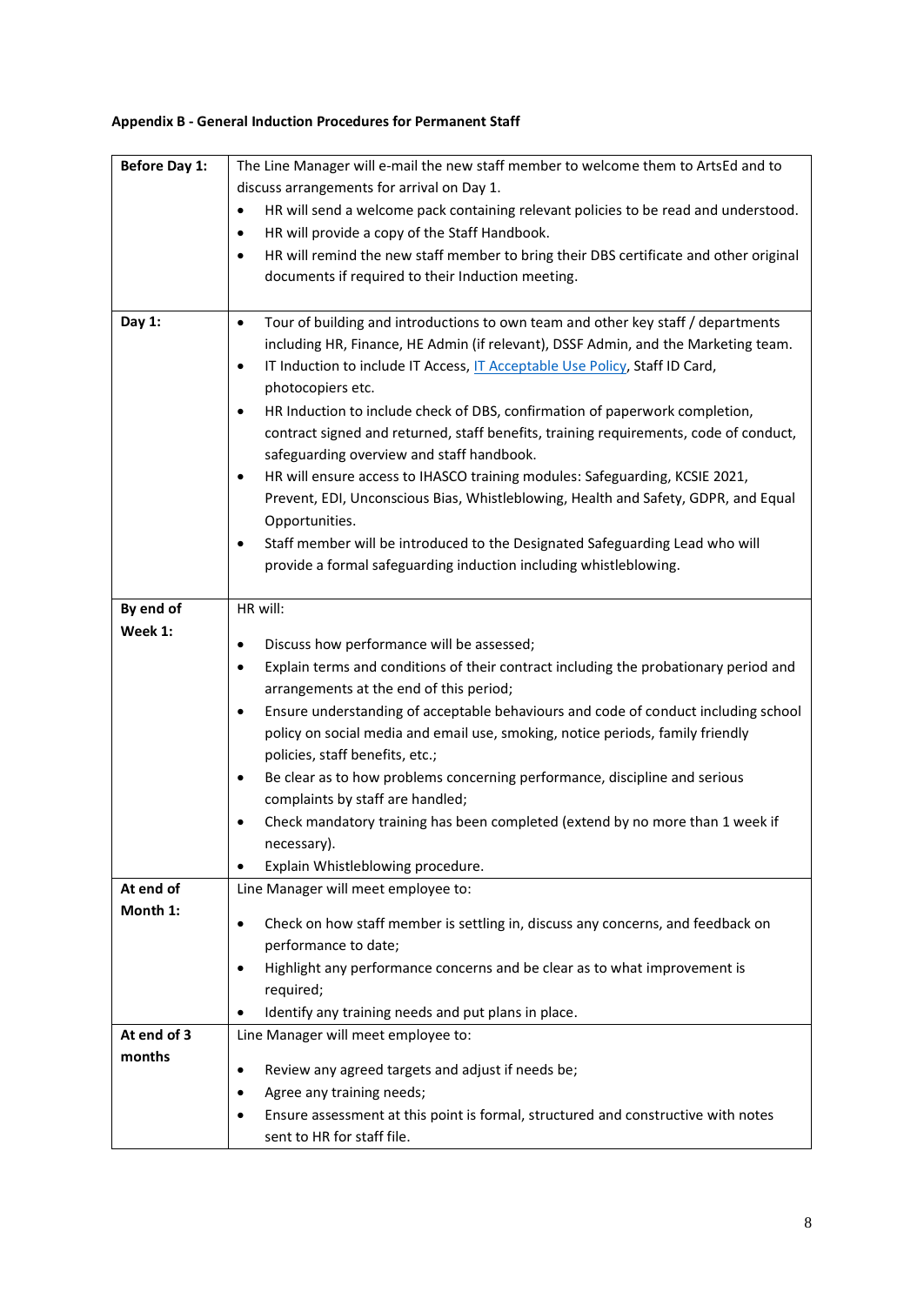| At end of 6 | Line Manager will meet employee to:                                                                                                                                                                          |
|-------------|--------------------------------------------------------------------------------------------------------------------------------------------------------------------------------------------------------------|
| month       | Consider whether probationary period will be signed off or extended (if extended,<br>advice will be sought from HR);<br>Review targets and confirm training needs and objectives for next six months. Obtain |
|             | feedback from the employee about the effectiveness of their induction.                                                                                                                                       |

## **If the employee must commence tasks from day one:**

An urgent departure, urgent task or other matter might mean an employee is needed to carry out their duties as soon as they start. Where that is the case, be open with the employee about why they are needed urgently but ensure they will start their induction as soon as possible to understand their role and feel a part of the School. In addition, find ways to help the employee until the induction, such as arranging a short daily 'check-in session' with a colleague. Make sure that legal necessities such as health and safety obligations, paperwork and bank details are still handled right away, and commit to a future date to start the induction**.**

**If an urgent start is required, the new employee must at least have read the Staff Code of Conduct, the Safeguarding Policy, and KCSIE 2021.**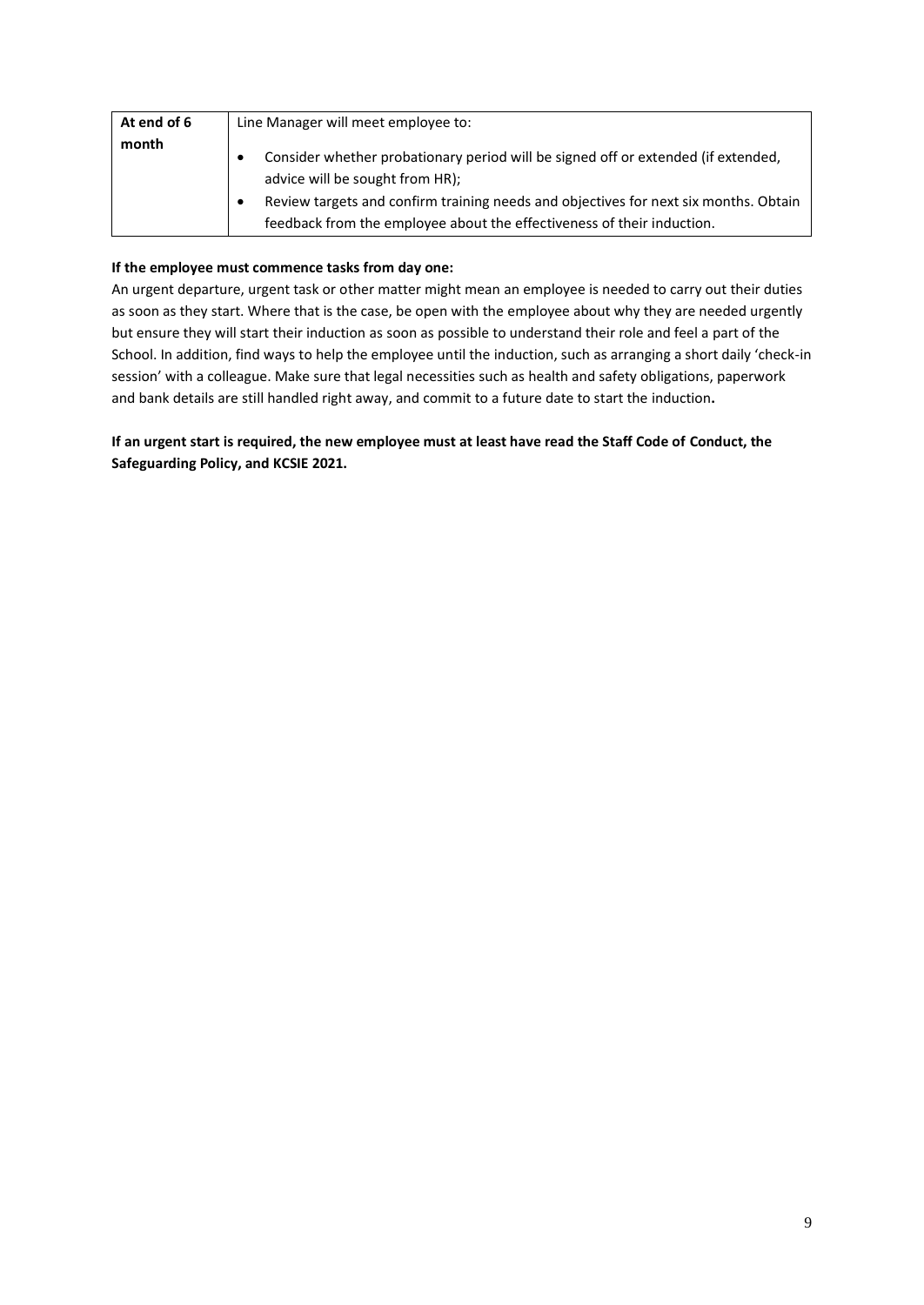### **Appendix C – General Induction Procedure for Freelance Creative Staff:**

### **Prior to arriving at ArtsEd, HR will:**

- Send the KCSIE DfE guidance, [Safeguarding Policy](https://artsed003.blob.core.windows.net/policy/safeguarding-policy.pdf) (Key Elements for Freelance Staff)[, Whistleblowing](https://artsed003.blob.core.windows.net/policy/whistleblowing-policy-and-procedure.pdf)  [Policy](https://artsed003.blob.core.windows.net/policy/whistleblowing-policy-and-procedure.pdf) (Key Elements for Freelance Staff) and th[e Staff Code of Conduct](https://artsed003.blob.core.windows.net/policy/staff-code-of-conduct.pdf) (Key Elements for Freelance Staff).
- The creative must respond to confirm undertaking reading all guidance by signing the confirmatory notice.

#### **Prior to commencing a project, the Line Manager will:**

- Arrange a video meeting with the Creative to discuss the project, th[e Staff Code of Conduct](https://artsed003.blob.core.windows.net/policy/staff-code-of-conduct.pdf) and the [Safeguarding Policy;](https://artsed003.blob.core.windows.net/policy/safeguarding-policy.pdf)
- Set out clearly the expected professional standards of conduct and behaviour to be observed.

### **On the day of arrival, the Creative will:**

- Be met by their Line Manager;
- Be reminded of the professional standards, the [Safeguarding Policy](https://artsed003.blob.core.windows.net/policy/safeguarding-policy.pdf) and [Staff Code of Conduct.](https://artsed003.blob.core.windows.net/policy/staff-code-of-conduct.pdf)
- Receive a Health and Safety briefing;
- Be shown the facilities;
- Be notified of how to report any concerns.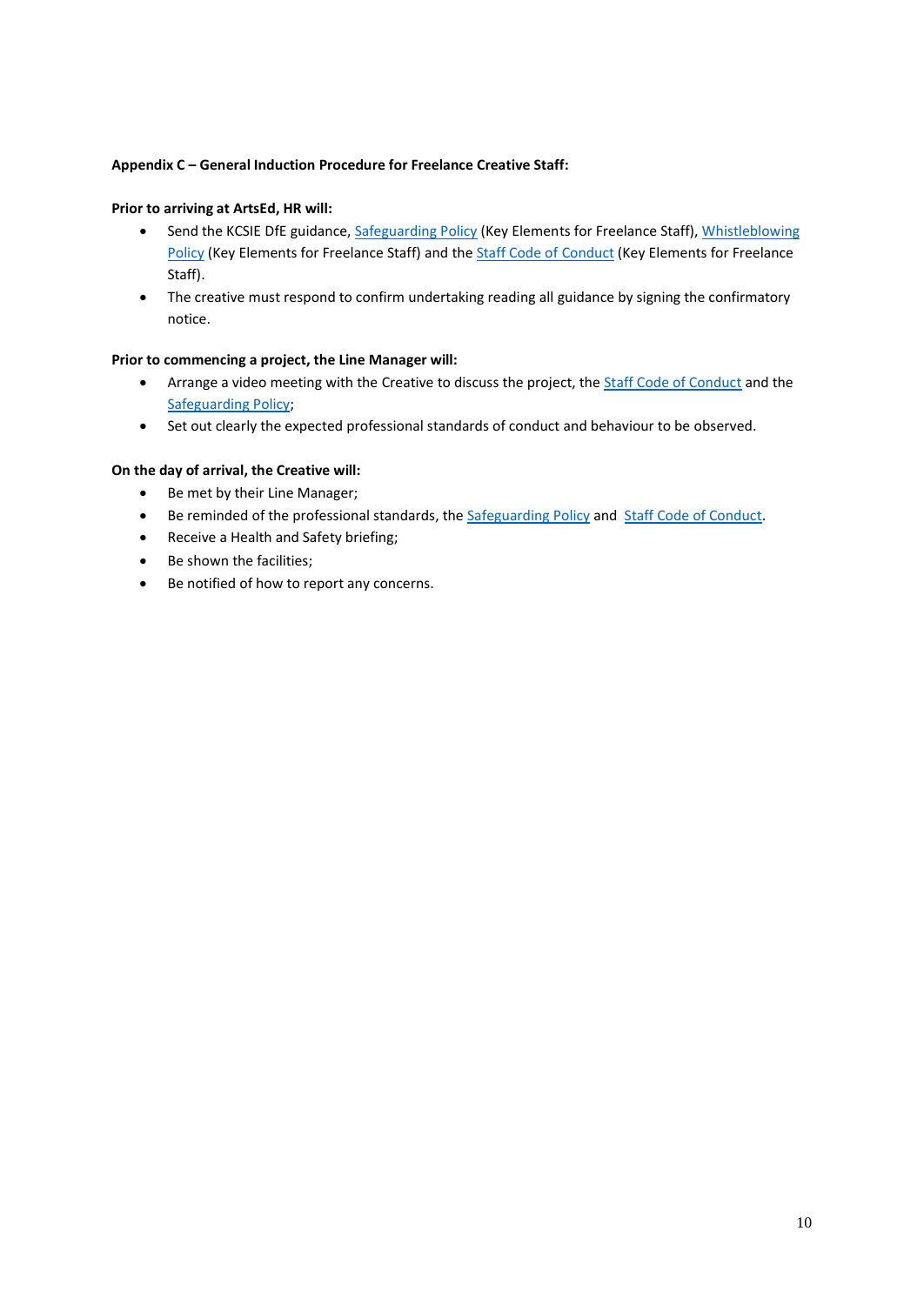### **Appendix D: General Induction Procedure for Zero Hours (minimal hours) staff**

#### **Prior to arriving at ArtsEd, HR will send to the staff member via email:**

- a) [Safeguarding Policy](https://artsed003.blob.core.windows.net/policy/safeguarding-policy.pdf)
- b) [Staff Code of Conduct](https://artsed003.blob.core.windows.net/policy/staff-code-of-conduct.pdf)
- c) [Whistleblowing Policy](https://artsed003.blob.core.windows.net/policy/whistleblowing-policy-and-procedure.pdf)
- d) [Health & Safety Policy](https://artsed003.blob.core.windows.net/policy/health-and-safety-policy.pdf)
- e) [Equal Opportunities Policy](https://artsed003.blob.core.windows.net/policy/equal-opportunities-policy.pdf)
- f) [IT Acceptable Use Policy](https://artsed003.blob.core.windows.net/policy/it-acceptable-use-policy.pdf)
- g) Keeping Children Safe in Education 2021

#### **On the day of arrival, the staff member will:**

- Be met by their Line Manager;
- Be reminded of the professional standards, the Safeguarding Policy and Code of Conduct
- Receive a Health and Safety briefing;
- Be shown the facilities;
- Be notified of how to report any concerns.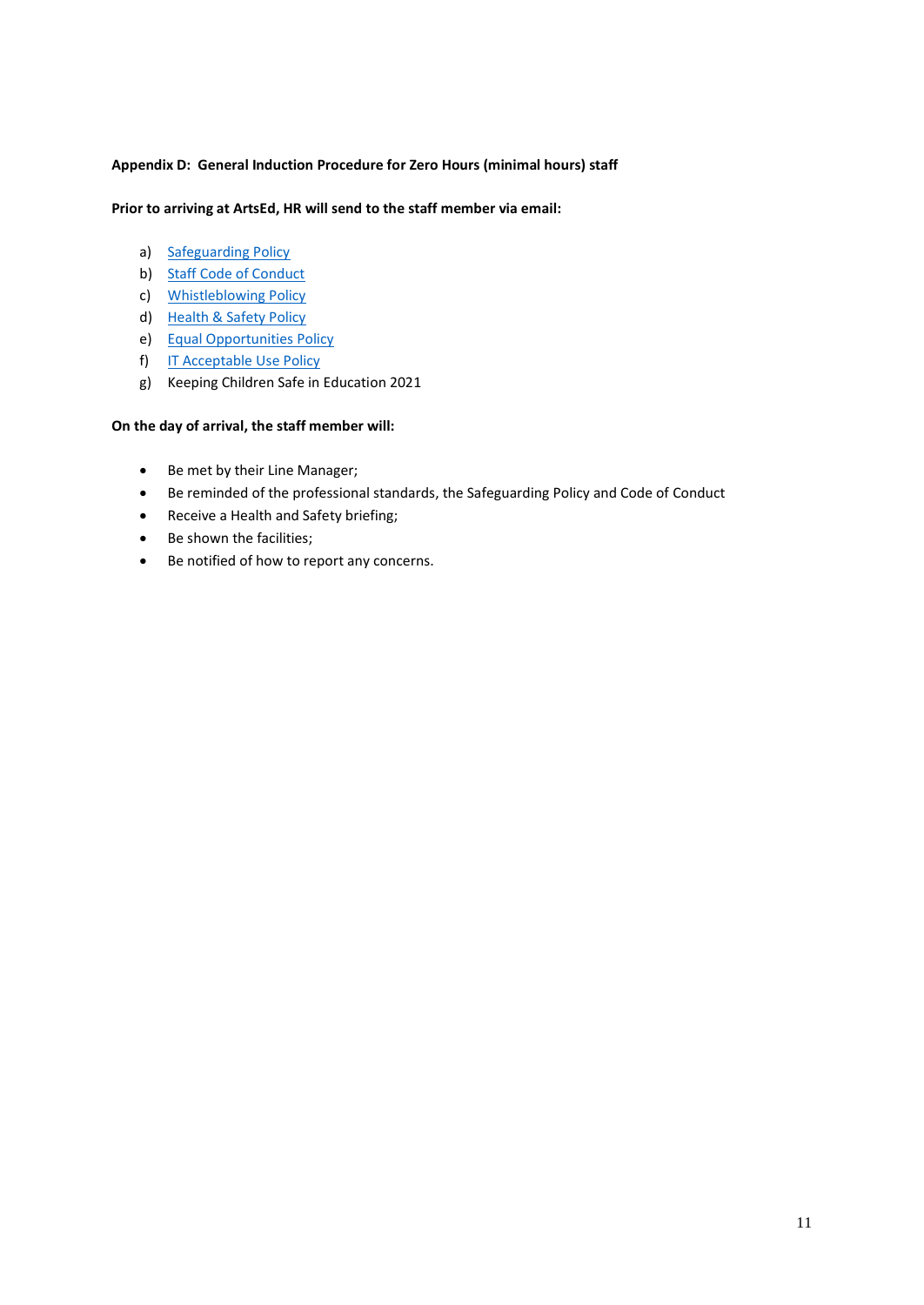## **Appendix E: INDUCTION PROGRAMME CHECKLIST (HR to sign off)**

| <b>Welcome (Line Manager / HR)</b>                                                              | ✓ |
|-------------------------------------------------------------------------------------------------|---|
| Introduction to colleagues                                                                      |   |
| Tour of School or department:                                                                   |   |
| Cloakroom/toilet facilities                                                                     |   |
| Tea and coffee facilities/ general catering facilities                                          |   |
| Confirm hours of work (start and finish times)                                                  |   |
| Confirm annual leave including entitlement and booking procedure                                |   |
| Set up profile on Cascade and explain access                                                    |   |
|                                                                                                 |   |
|                                                                                                 |   |
| <b>Health &amp; Safety Matters</b>                                                              |   |
| Explain what the fire alarms sound like                                                         |   |
| Explain - 'If you find a fire' raise the alarm by using a 'break glass' call point              |   |
| Explain - 'If you hear the alarm' leave promptly, don't use lifts, move away from the building, |   |
| stay outside until given the all clear.                                                         |   |
| Show the exit routes out of the building (main route and alternatives) and explain how to       |   |
| disengage any door locking devices in an emergency                                              |   |
| Show where Health and Safety Policy is on the intranet                                          |   |
| Show where accident reporting and first-aider lists are                                         |   |
|                                                                                                 |   |
| <b>Getting Started</b>                                                                          |   |
| Issue and explain internal telephone directory (HR)                                             |   |
| Issue and explain staff handbook (HR)                                                           |   |
| Create email address and confirm extension number (IT)                                          |   |
| Explain team drives, shared and personal folders (IT)                                           |   |
| Set up training on IHASCO                                                                       |   |
|                                                                                                 |   |
| <b>Pay Arrangements</b>                                                                         |   |
| Confirm pay dates                                                                               |   |
| Introduce to Payroll                                                                            |   |
| P45 / Starter Checklist / Bank Details sent to Payroll                                          |   |
| <b>First Week</b>                                                                               |   |
|                                                                                                 |   |
| Job Requirements (explained by line manager)                                                    |   |
| Role and responsibilities                                                                       |   |
| Performance standards                                                                           |   |
| Supervision/probation explained                                                                 |   |
|                                                                                                 |   |
| <b>Health &amp; Safety Matters</b>                                                              |   |
| Ensure safety risk assessment relevant to role have been carried out                            |   |
| Identify any safety training needs and arrange training                                         |   |
| Explain any responsibilities for safety supervision or monitoring                               |   |